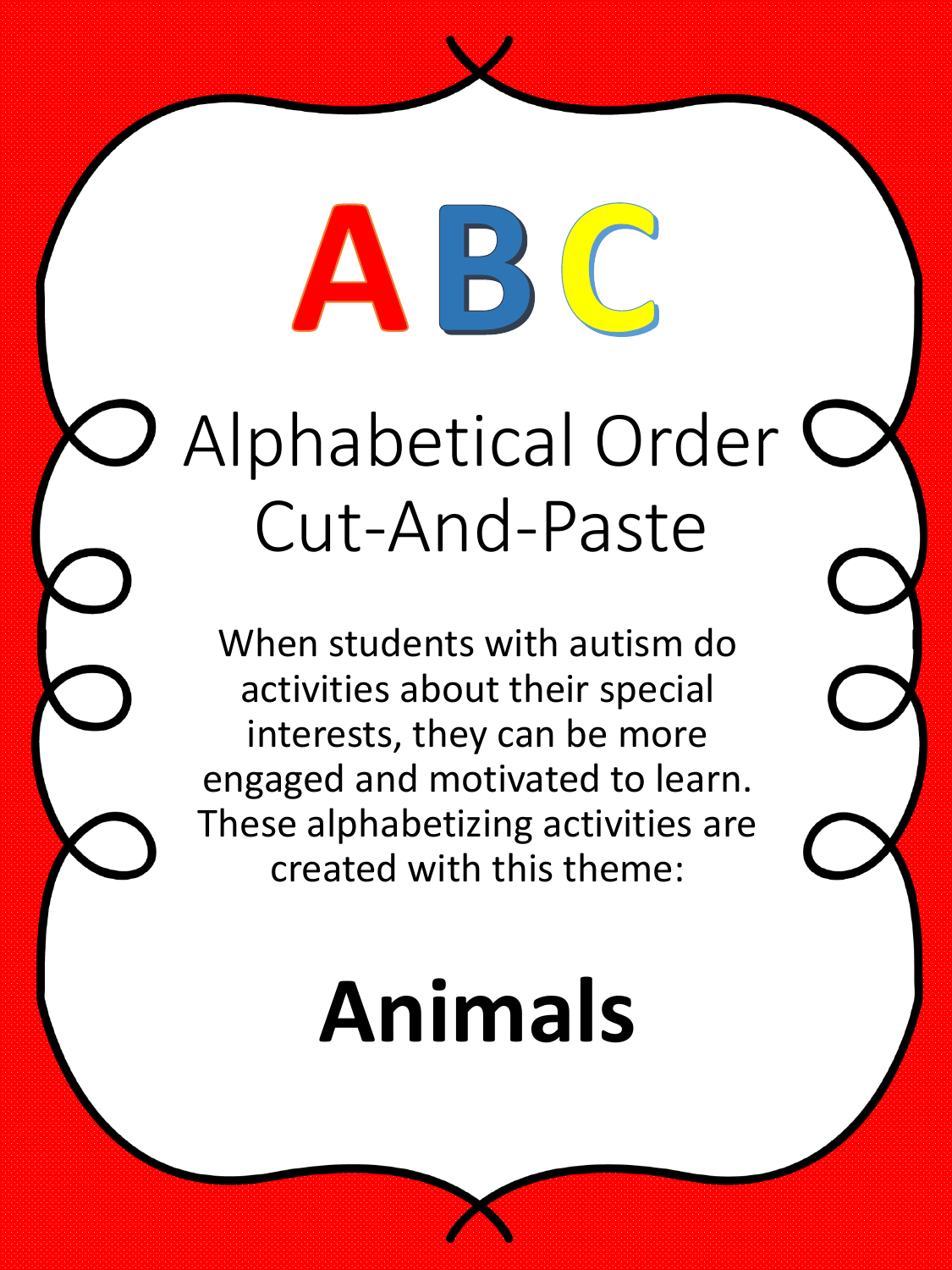## Credits

This activity was created by Positively Autism. Visit our website for lots of free activities for teachers, parents, ABA therapists/BCBAs, and other service providers.

> [PositivelyAutism.com](http://www.positivelyautism.com/) [Facebook](https://www.facebook.com/PositivelyAutism/)

> > [Instagram](https://www.instagram.com/positivelyautism/)

Clip Art Frame by:

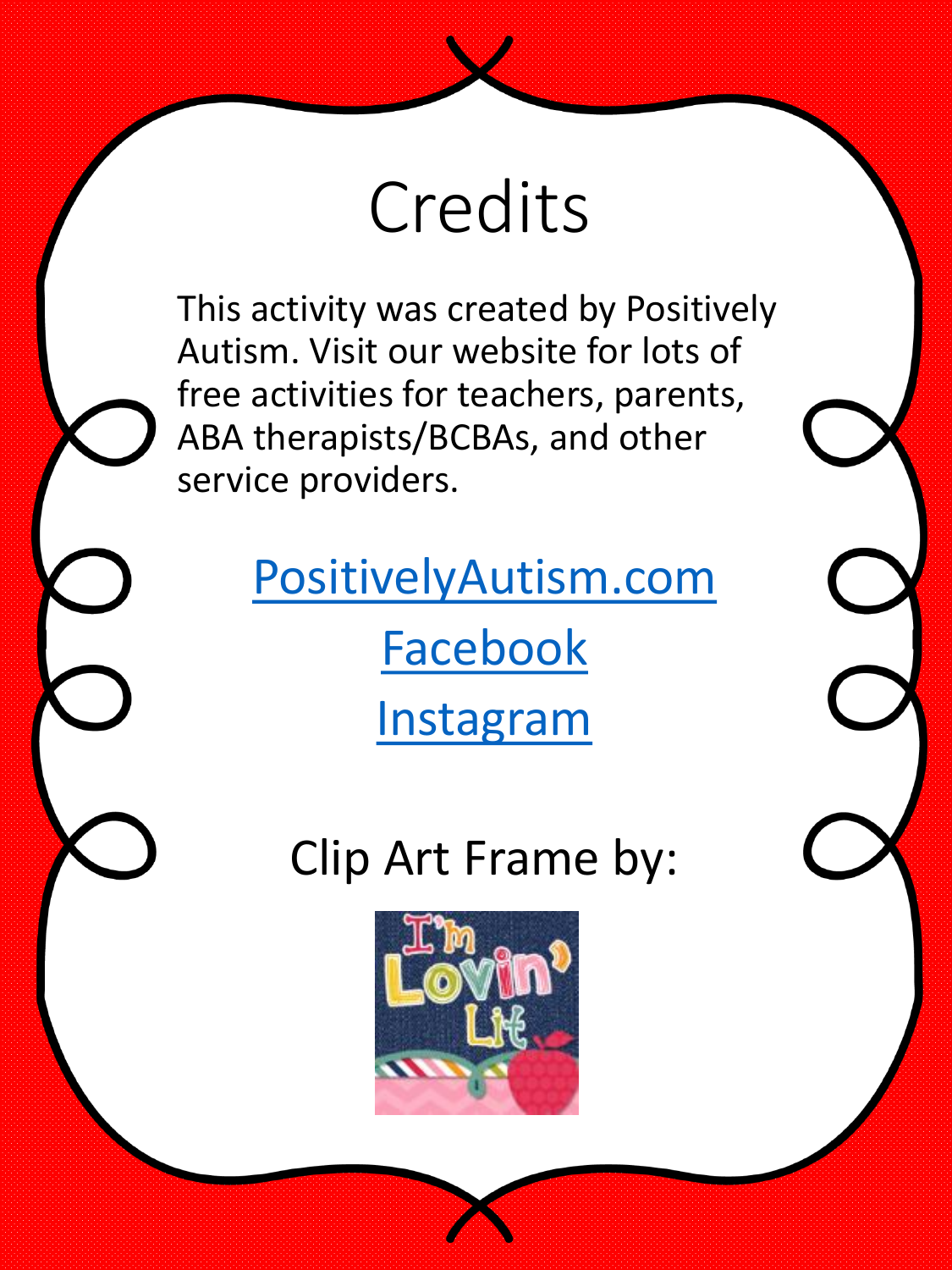### Instructions

Students cut out the words, then glue them in alphabetical order on a sheet of construction paper. You can also make file folder games by laminating the pages, cutting out the words, and attaching Velcro to the backs of the words and on the file folder.

## Table of Contents

Animals (Ocean)

Animals (Farm)

Animals (Jungle/Rainforest)

### Animals (Desert)

#### **Dinosaurs**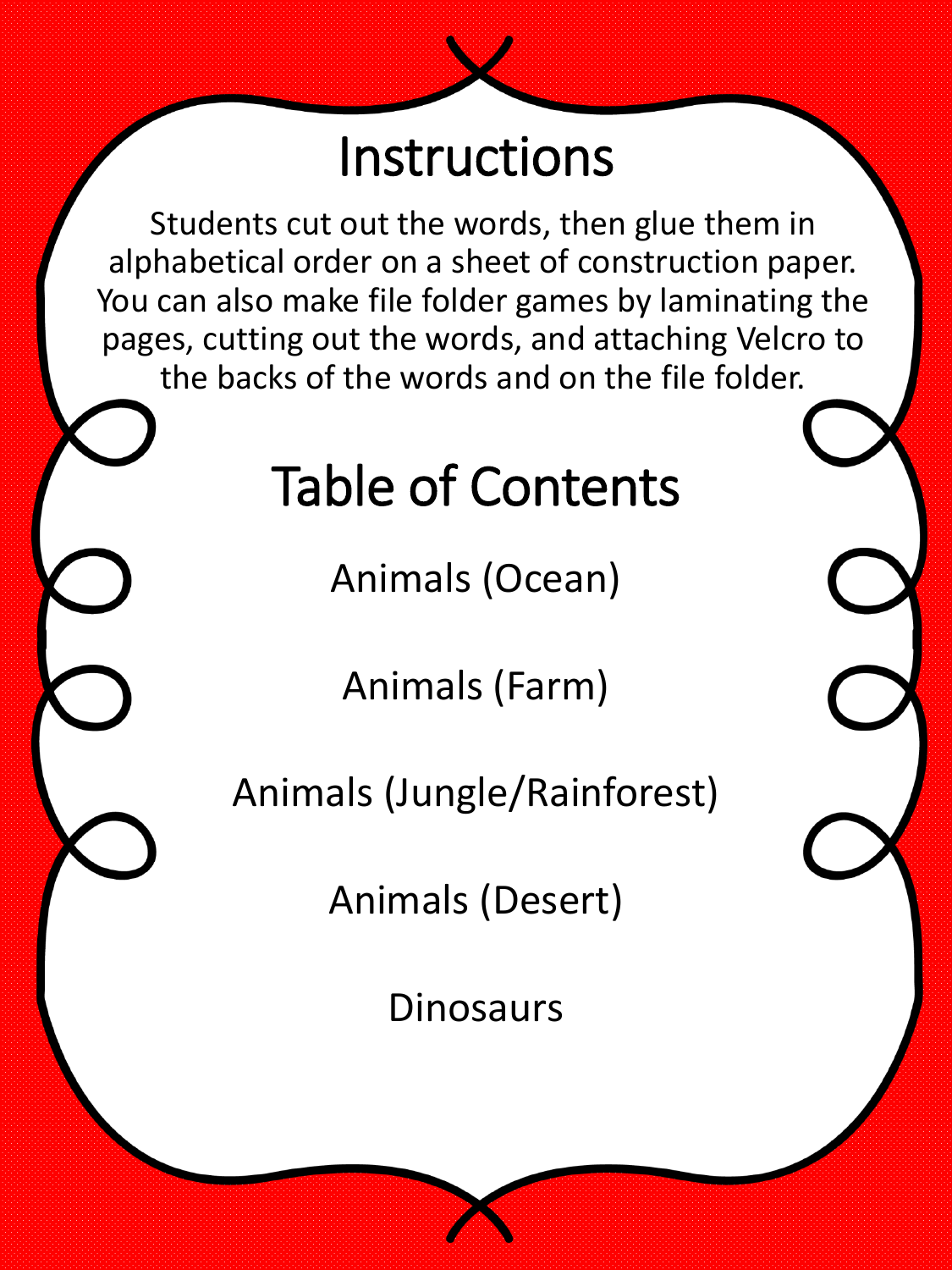### Blank copy to make your own word lists.

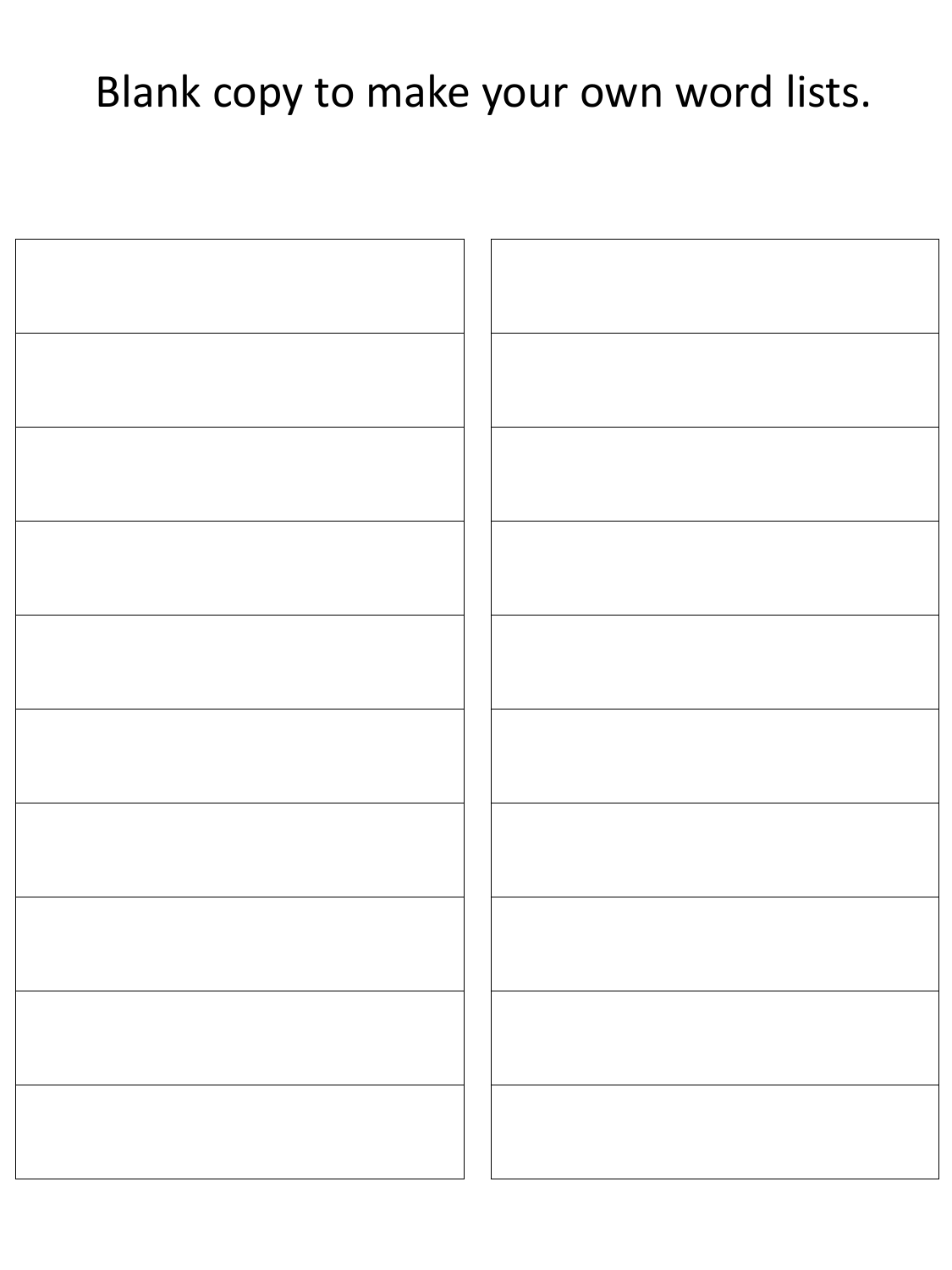

| fish      | starfish |
|-----------|----------|
| whale     | seahorse |
| shark     | narwhal  |
| jellyfish | walrus   |
| octopus   | eel      |
| lobster   |          |
| turtle    |          |
| dolphin   |          |
|           |          |

**Ocean Animals**: For alphabetical order by first letter, cut out the first column only. For alphabetical order to the first and second letter, use both columns mixed together.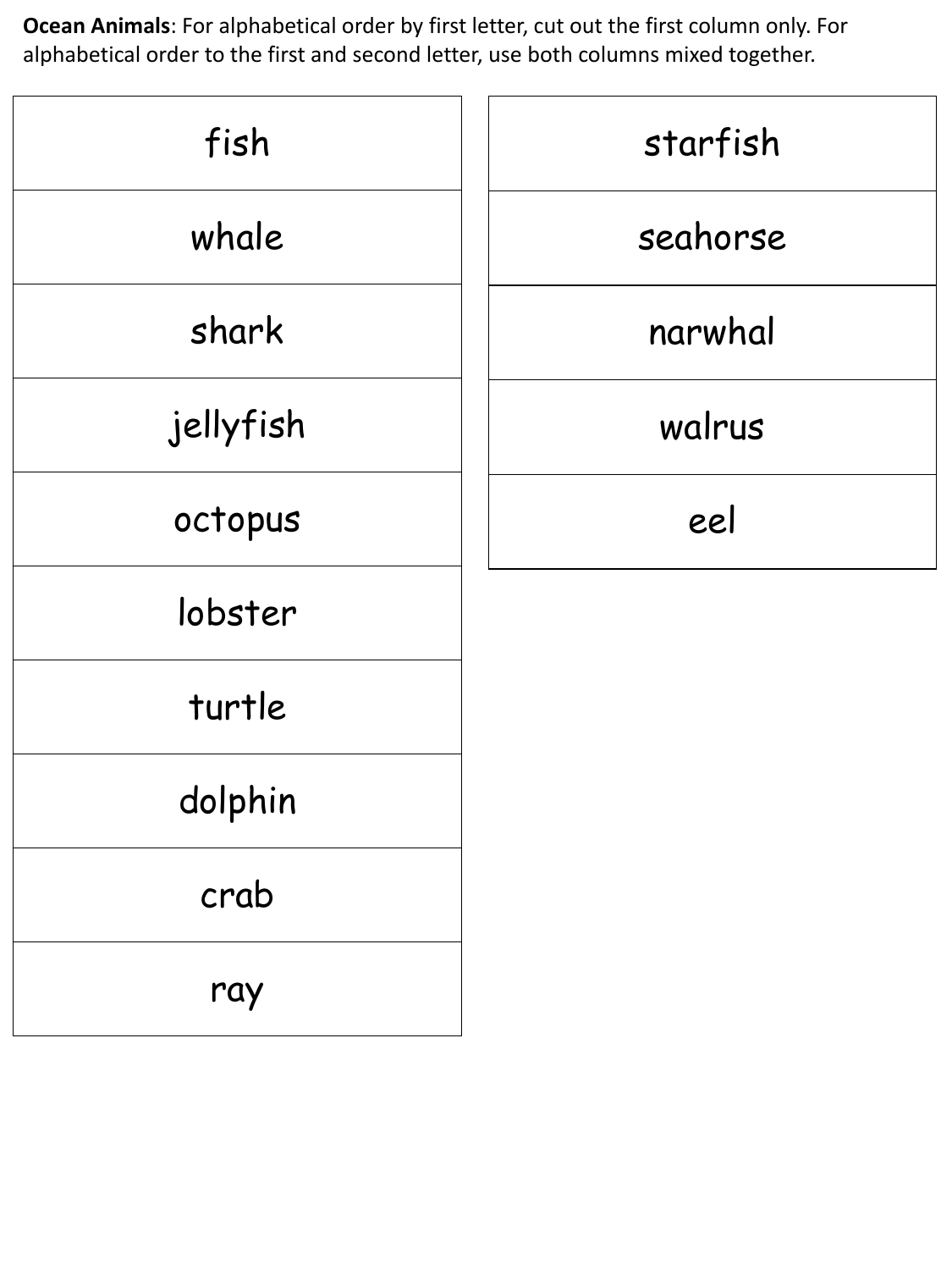

| rabbit | rooster |
|--------|---------|
| duck   | alpaca  |
| OX     | quail   |
| pig    | donkey  |
| horse  | chicken |
| goat   |         |
| COW    |         |
| turkey |         |
|        |         |

**Farm Animals**: For alphabetical order by first letter, cut out the first column only. For alphabetical order to the first and second letter, use both columns mixed together.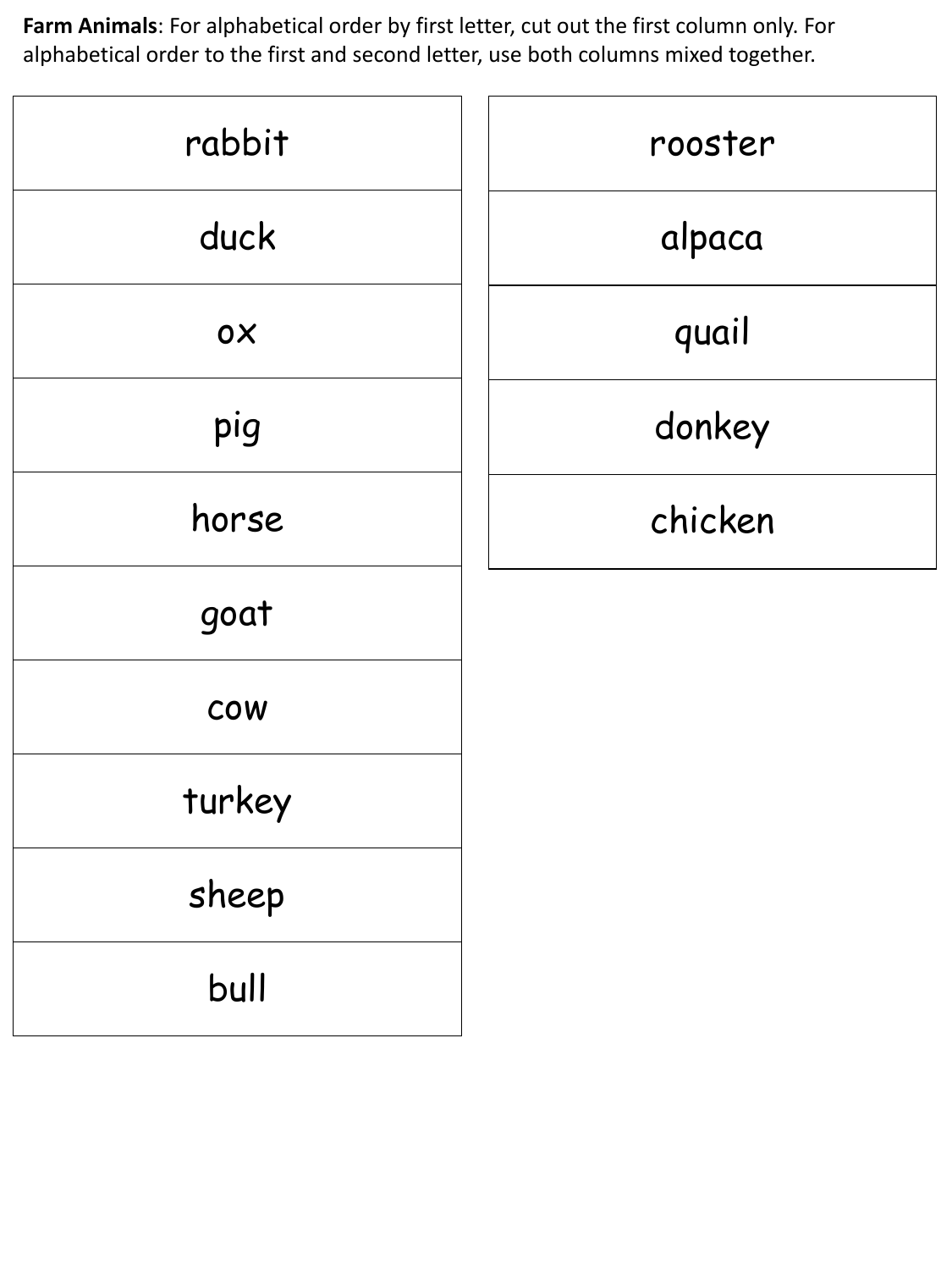## zebra crocodile

| frog       | giraffe      |
|------------|--------------|
| elephant   | toucan       |
| gorilla    | leopard      |
| lion       | sloth        |
| monkey     | hippopotamus |
| snake      |              |
| rhinoceros |              |
| tiger      |              |
|            |              |

**Jungle/Rainforest Animals**: For alphabetical order by first letter, cut out the first column only. For alphabetical order to the first and second letter, use both columns mixed together.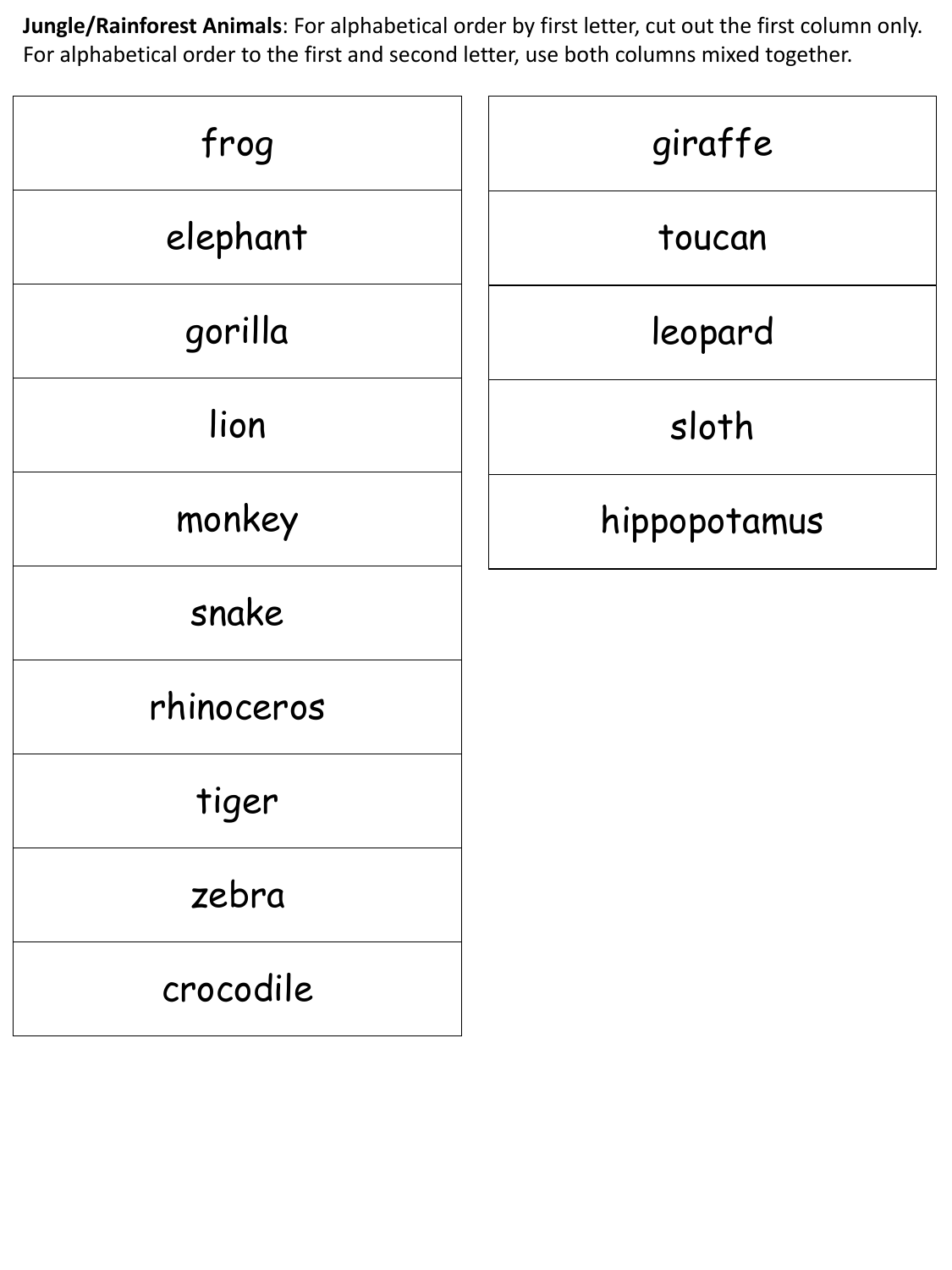

| coyote      | camel         |
|-------------|---------------|
| tortoise    | gila monster  |
| dingo       | scorpion      |
| gecko       | chameleon     |
| iquana      | mountain lion |
| roadrunner  |               |
| armadillo   |               |
| prairie dog |               |
|             |               |

**Desert Animals**: For alphabetical order by first letter, cut out the first column only. For alphabetical order to the first and second letter, use both columns mixed together.